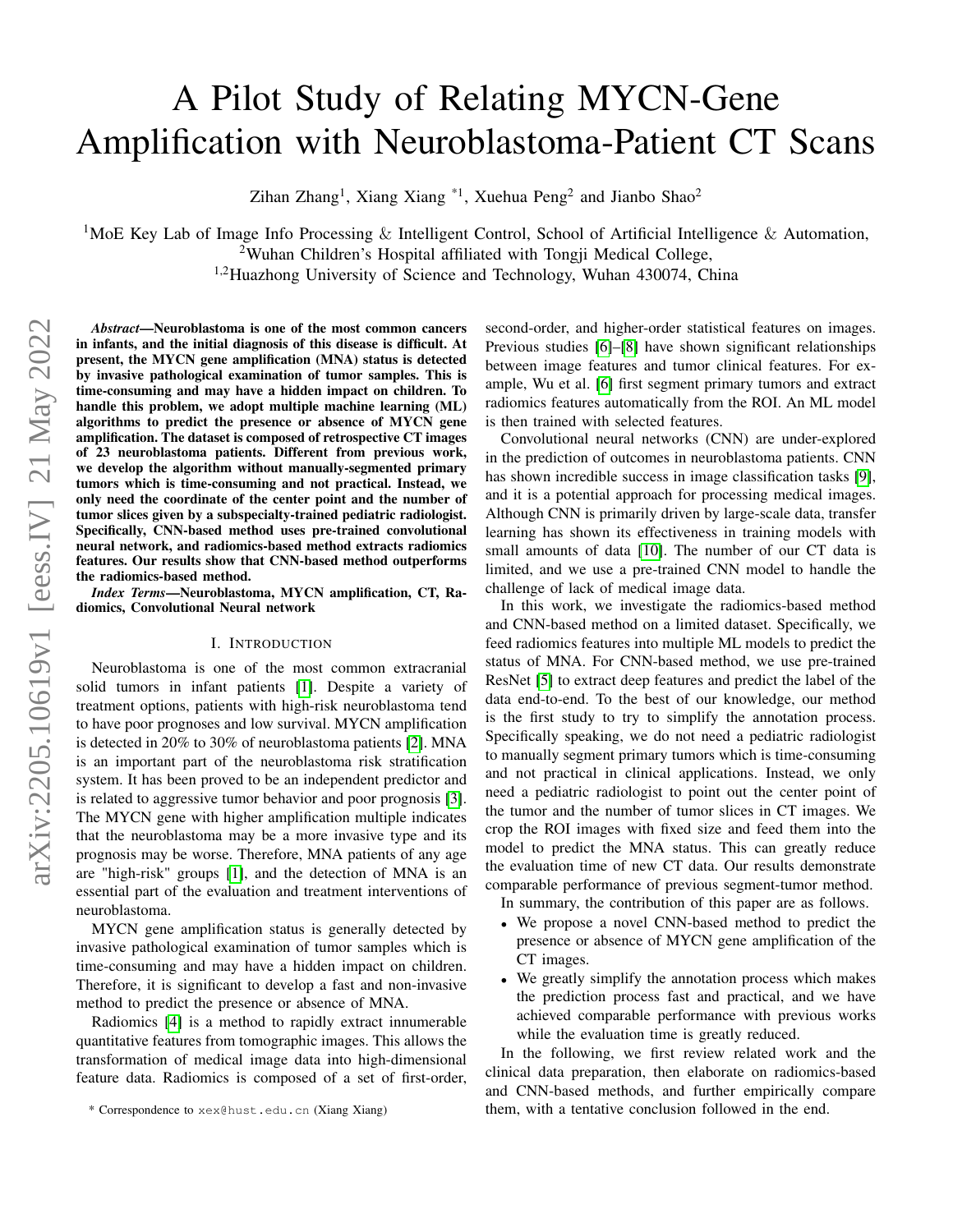## II. RELATED WORK

There is an increasing interest in the prediction of patient outcomes based on medical images [\[17\]](#page-3-9)–[\[22\]](#page-3-10). Wang et al. [\[12\]](#page-3-11) propose a CNN-based method to predict the EGFR mutation status by CT scanning of lung adenocarcinoma patients. By training on a large number of CT images, the deep learning models achieve better predictive performance in both the primary cohort and the independent validation cohort. Wu et al. [\[6\]](#page-3-4) combine clinical factors and radiomics features which are extracted from the manually delineated tumor. The combined model can predict the MNA status well. However, the annotation process makes the evaluation time-consuming. When evaluating new patient images, the method has to annotate the tumor ROI at first. Similarly [\[6\]](#page-3-4), Liu et al. [\[11\]](#page-3-12) extract radiomics feature from tumor ROI and apply pre-trained VGG model to extract CNN-based feature. Angela et al. [\[13\]](#page-3-13) sketch the ROI on the CT images of neuroblastoma, then extract the radiomics features on ROI. With the extracted feature, they develop the radiology model after feature selection to predict the MNA status.

# III. CLINICAL DATA PREPARATION

Dataset. From the medical records, a total of 23 patients with pretreatment CT scans who have neuroblastoma are selected. Each patient has three-phase CT images. Inclusion criteria are (1) age  $\leq$  18 years old at the time of diagnosis, and (2) histopathologically confirmed MNA status detection. The number of presence of MNA in the enrolled patients is only two. The rest 21 patients do not have MNA.

Data preprocessing. The unit of measurement in CT scans is the Hounsfield Unit (HU). We first transform it into the gray level. In the CT scans, a pixel spacing may be [2.5, 0.5, 0.5], which means that the distance between slices is 2.5 millimeters. And the pixel spacing of different CT scans may vary. As a result, we resample the full dataset to a certain isotropic resolution. Then we transfer the CT scans into image format.

The proportion of MNA and non-MNA in the training cohort is highly imbalanced (2:21). The imbalance harms the generalizability and fairness of the model [\[16\]](#page-3-14). To tackle this problem, we adopt re-sampling method to augment the MNA CT image data. Specifically, we apply rotation, flipping, noise injection, and gamma calibration transformation techniques to CT images. For non-MNA images, we randomly select transformation techniques to augment the images, and for MNA images, we apply all transformation techniques to balance the dataset.

With the annotation information, we use a fixed-size filter  $(128\times128$  size) to crop the tumor out of each slice image around the center point of the tumor, and the cropped slice number is identical to the annotated tumor slice number. That ensures the extracted features correspond to the same spatial information across all images.



Fig. 1. The pre-processing of the CT data.

TABLE I EXTRACTED RADIOMICS FEATURES

<span id="page-1-0"></span>

| First-order statistics | Shape-based       | Gray Level   |
|------------------------|-------------------|--------------|
| Range                  | 2D Shape features | <b>GLCM</b>  |
| Maximum                |                   | <b>GLDM</b>  |
| Minimum                |                   | <b>GLRLM</b> |
| Mean                   | 3D Shape features | <b>GLSZM</b> |
| Variance               |                   | <b>NGTDM</b> |
| Total 18               | Total 14          | Total 75     |

## IV. PROPOSED METHODS

## *A. Radiomics-based method*

Primary tumors are annotated from initial staging CT scans using open-source software package ITK-SNAP [\[14\]](#page-3-15) by a subspecialty-trained pediatric radiologist. We use pyradiomics [\[15\]](#page-3-16) to extract radiomics features, which is implemented based on consensus definitions of the Imaging Biomarkers Standardization Initiative (IBSI). We extract three kinds of radiomics features as shown in Table [I,](#page-1-0) 107 features in total. In summary, the first-order statistical features capture the intensity of the images. The shape features describe the geometric shape of the tumor. In our setting, the shape of the tumor is a cube (we do not precisely segment the tumor ROI), which may make the feature not separable because each tumor shape is similar. The gray level features represent the spatial relationship of the voxels.

After the feature extraction, we select the features which are highly correlated to the label. In specific, we apply LASSO linear regression to select the proper features, which reduces the dimension of the data and the number of features and it attenuates over-fitting.

Finally, We adopt multiple ML methods to predict the MNA status including SVM, logistic regression, KNN, random forest and AdaBoost. The selected features and the label are the input of the model, and we train the model on CT images of 18 patients while other CT images are used for validation. We use stratified four-fold outer cross-validation to analyze the performance of our models.

#### *B. CNN-based method*

ResNet is widely used in computer vision. We adopt ResNet34 which is pre-trained on ImageNet to predict patient MNA status end-to-end from the CT images. We retrain the final layer of ResNet34 to predict the MNA status. To fit in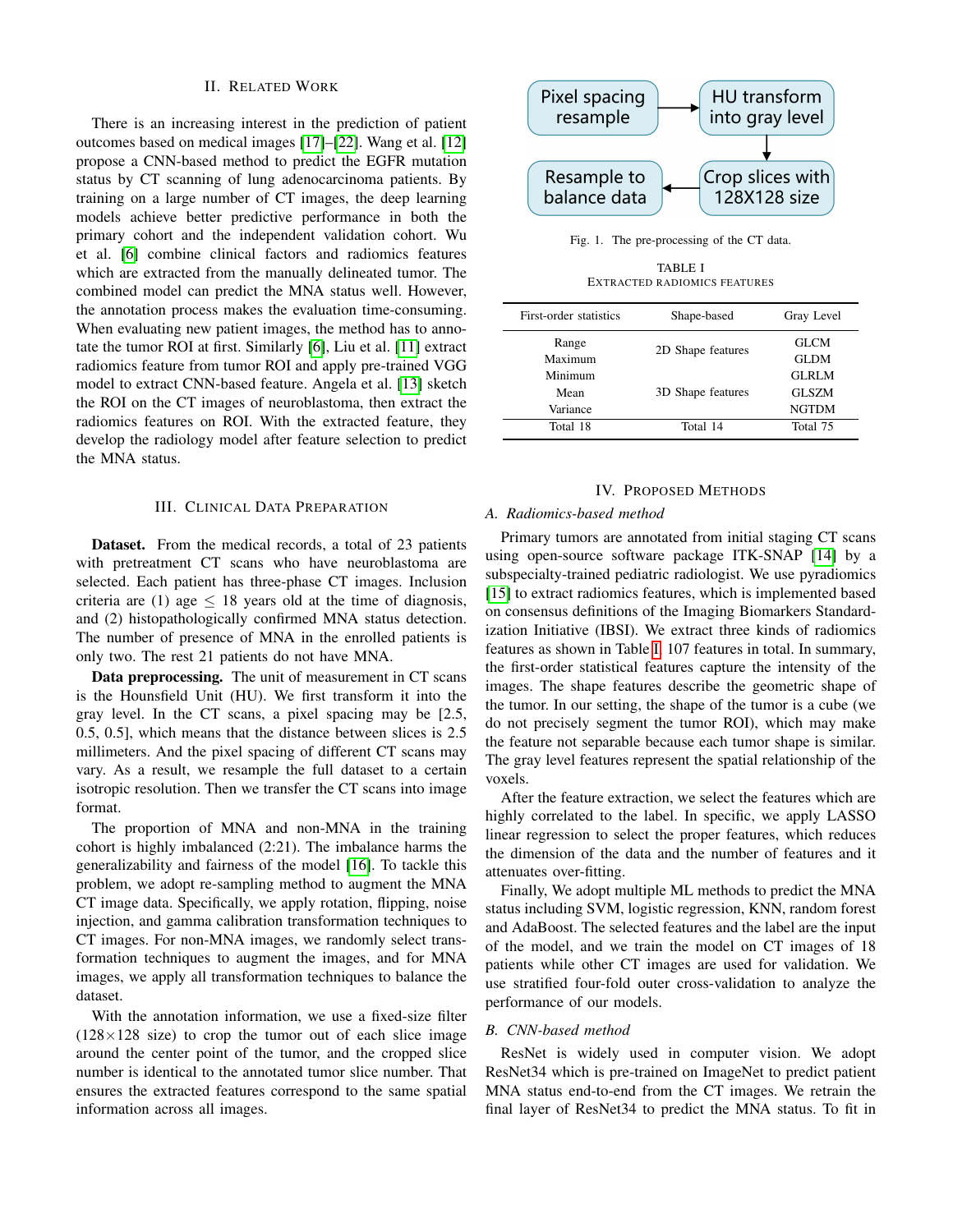

Fig. 2. Illustration of radiomics-based method process.

<span id="page-2-0"></span>TABLE II ACCURACY OF MACHINE LEARNING MODELS FOR MNA STATUS PREDICTION. THE NUMBER IN BRACKETS IS THE VARIANCE AND THE OUTER NUMBER IS THE MEAN OF FOUR-FOLD CROSS-VALIDATION ACCURACY. THE BEST ROC-AUC VALUE IS 0.84(95% CI: (0.81, 0.86))

| ML methods          | Accuracy          |
|---------------------|-------------------|
| SVM                 | $0.73 (\pm 0.11)$ |
| Logistic regression | $0.74 (\pm 0.11)$ |
| KNN                 | $0.72 (\pm 0.09)$ |
| Random forest       | $0.71 (\pm 0.09)$ |
| AdaBoost            | $0.70 (\pm 0.12)$ |

the input size of the model, we crop the images into  $128 \times 128$ size based on the center point of the tumor to ensure the tumor is at the center of the cropped images. The CT images are gray images while the model requires RGB images which are three-channel. We study three approaches to transform gray images into three-channel images. In specific, the first approach inputs the gray images into the model. The second approach transforms identical gray images into three-channel images. The third approach transforms gray images of adjacent slices into three-channel images.

### V. EXPERIMENTS

We compare the performance of radiomics-based ML methods and CNN-based methods on our dataset.

# *A. Experimental Results*

For all experiments, we split the dataset into training set and validation set and do four-fold cross-validation. The training set contains 18 patients CT images while the validation set contains 5 patients CT images. The accuracy is reported on the total validation set images.

Radiomics-based methods. Among the ML techniques we experiment with, logistic regression model over radiomics features outperforms other models predicting MNA status as shown in Table [II.](#page-2-0) The mean accuracy of logistic regression model is 0.74, 0.01 higher than SVM model. We further present the ROC-AUC value of the best logistic regression model, which is 0.84 (95% CI: (0.81, 0.86)).

CNN-based methods. As shown in Table [III,](#page-2-1) the CNNbased methods outperform the best result of radiomics-based method. The second CNN-based method whose input is synthesized by three identical gray images achieves the best

<span id="page-2-1"></span>TABLE III MEAN ACCURACY OF RADIOMICS-BASED METHODS AND CNN-BASED METHODS FOR MNA STATUS PREDICTION. FS: FEATURE SELECTION. ACC: ACCURACY

| Methods-based        | ACC  | AUC  |
|----------------------|------|------|
| Radiomics-based      | 0.72 | 0.81 |
| FS + Radiomics-based | 0.74 | 0.84 |
| $1_{st}$ CNN-based   | 0.73 | 0.85 |
| $2_{nd}$ CNN-based   | 0.79 | 0.87 |
| $3_{rd}$ CNN-based   | 0.73 | 0.83 |

performance 0.79 accuracy and ROC-AUC value 0.87. The ACC result is 0.05 higher than the radiomics-based methods.

# *B. Discussion*

In this study, we investigate multiple methods to predict the MNA status based on the CT scans of neuroblastoma patients. A total of 23 patients are enrolled with MNA detection report. To the best of our knowledge, there is no such study in the analysis of CT images in neuroblastoma.

Radiomics-based methods. In Table [II,](#page-2-0) we notice that there is no significant difference in the performance of different ML models. The mean accuracy of the logistic regression model is just 0.04 higher than the AdaBoost model. The results reported in [\[6\]](#page-3-4) are higher than ours because we report the results on the total validation images rather than the patients. Specifically speaking, we test our model on each tumor slice image and report the accuracy rather than test the model on each patient. If the output of our model is the same as the validation patients number, the mean accuracy of our radiomics-based methods is 0.882 which is 0.06 higher than the 0.826 reported in [\[6\]](#page-3-4). In addition, we observe a performance promotion of feature selection as shown in Table [III.](#page-2-1) When using radiomics-based methods without feature selection, the mean accuracy is 0.72 while with feature selection, the mean accuracy is 0.74. That demonstrates the effectiveness of feature selection which helps the model to focus on the important features.

CNN-based methods. Compared to radiomics-based methods, the CNN-based methods achieve higher performance both on the accuracy and AUC. The mean accuracy of CNN-based methods is 0.79 which is 0.05 higher than the best radiomicsbased methods.

We notice that, in [\[11\]](#page-3-12), the results are partly opposite to the results drawn from our experiments. This is likely because of the following reason. [\[11\]](#page-3-12) uses precisely annotated tumor ROI to extract 3D radiomics features to predict patient outcomes. The 3D features contain more information including the size and shape of the tumor, which helps much to the prediction process. Instead, we do not need the time-consuming segmentation of primal tumors, and CNN focuses on the information of 2D images and performs better on fixed-size images.

As shown in Table [III,](#page-2-1) we study three approaches to transform gray images into three-channel images. The second approach performs best, and the mean accuracy is 0.06 higher